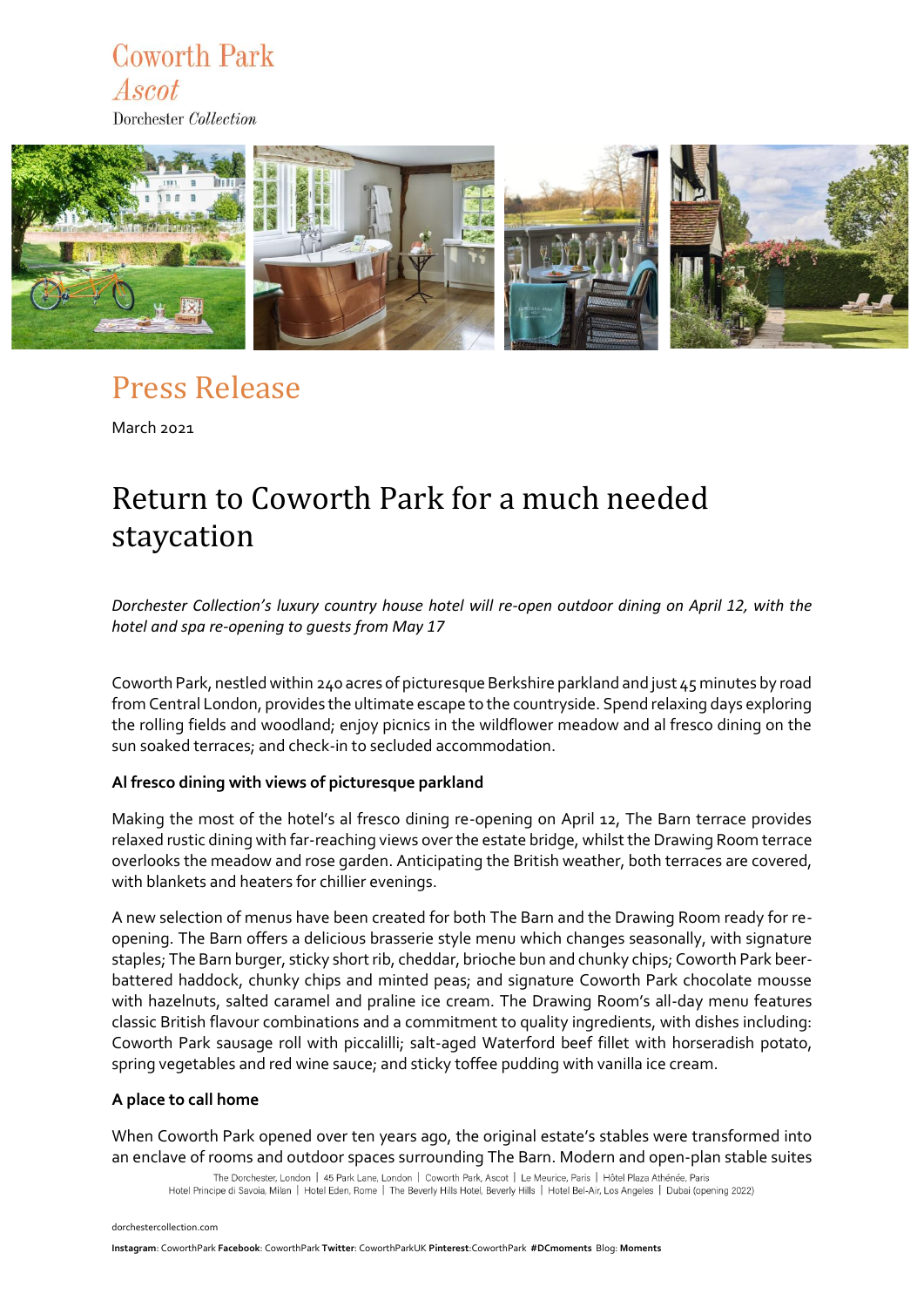## **Coworth Park** Ascot

Dorchester Collection

are spread across two floors with French doors leading out to a private patio. Guests looking for extra privacy throughout their stay can book the spacious, light and airy cottages: charming individual residences complete with private garden and patio creating an extra little piece of tranquility. In the Mansion House, the bright and elegantly designed rooms and suites afford the best views of the estate's grounds from large sash windows.

A new 'Ultimate Staycation' package is available from May 17 and includes accommodation, breakfast for two, complimentary early check-in and late check-out, and complimentary car parking and valet service.

### **North Lodge**

Launching on May 17, Coworth Park has unveiled a new three-bedroom private stand-alone gatehouse cottage. Offering the ultimate staycation, North Lodge at Coworth Park has a private driveway, three spacious bedrooms, lobby, dining room and kitchen where guests can cook for themselves or have a dedicated chef to cater for them.

The latest addition to Coworth Park's 22 suites, North Lodge is Coworth Park's gatehouse located on the outskirts of the grounds, with full access to the rest of the estate. Guests can make use of their own private garden with an outdoor dining area, to enjoy a summer barbeque or al fresco evenings. North Lodge at Coworth Park is available to book for up to six guests, with rates starting at  $E_3$ ,500 inc VAT per night, minimum five night stay.

### **The Dower House**

A private stand-alone cottage built in 1775, the grade 2 listed Dower House offers complete privacy and tranquility. The Dower House has a private driveway, spacious galleried entrance hall, three ensuite bedrooms, snug/study to read a book or catch up on emails, living room, dining room and kitchen where guests can cook for themselves or have a dedicated chef cater on request. Guests staying at The Dower House also have access to their own private gardens with an outdoor dining area.

The Dower House offers unrivalled flexibility in the way guests dine, with options ranging from a butler stocked fridge (guests can send ahead their shopping list), to having a dedicated chef on tap throughout their stay, cooking all meals and even hosting impromptu private masterclasses for the whole family. The private kitchen provides all the facilities of a state-of-the-art modern home kitchen and expands to the outdoors, offering a barbeque in the private garden.

#### **Prepare to unwind**

The Spa at Coworth Park reopens on May 17 with a new menu of bespoke body and facial treatments by ishga, Aromatherapy Associates and Carol Joy. A minimalistic, clean design, the swimming pool has a floor-to-ceiling glass wall, which overlooks the spa's sun terrace and spa hillside as does the gym.

A range of outdoor wellness activities are also available this summer such as pilates, wellness walks, yoga, family fit and qi gong. Those fond of equestrian pursuits will be pleased to know that riding activities have resumed, and a programme of Polo matches will take place on the hotel's two professional polo fields throughout the summer.

### **Ready to welcome you**

The Dorchester, London | 45 Park Lane, London | Coworth Park, Ascot | Le Meurice, Paris | Hôtel Plaza Athénée, Paris Hotel Principe di Savoia, Milan | Hotel Eden, Rome | The Beverly Hills Hotel, Beverly Hills | Hotel Bel-Air, Los Angeles | Dubai (opening 2022)

[dorchestercollection.com](http://www.dorchestercollection.com/)